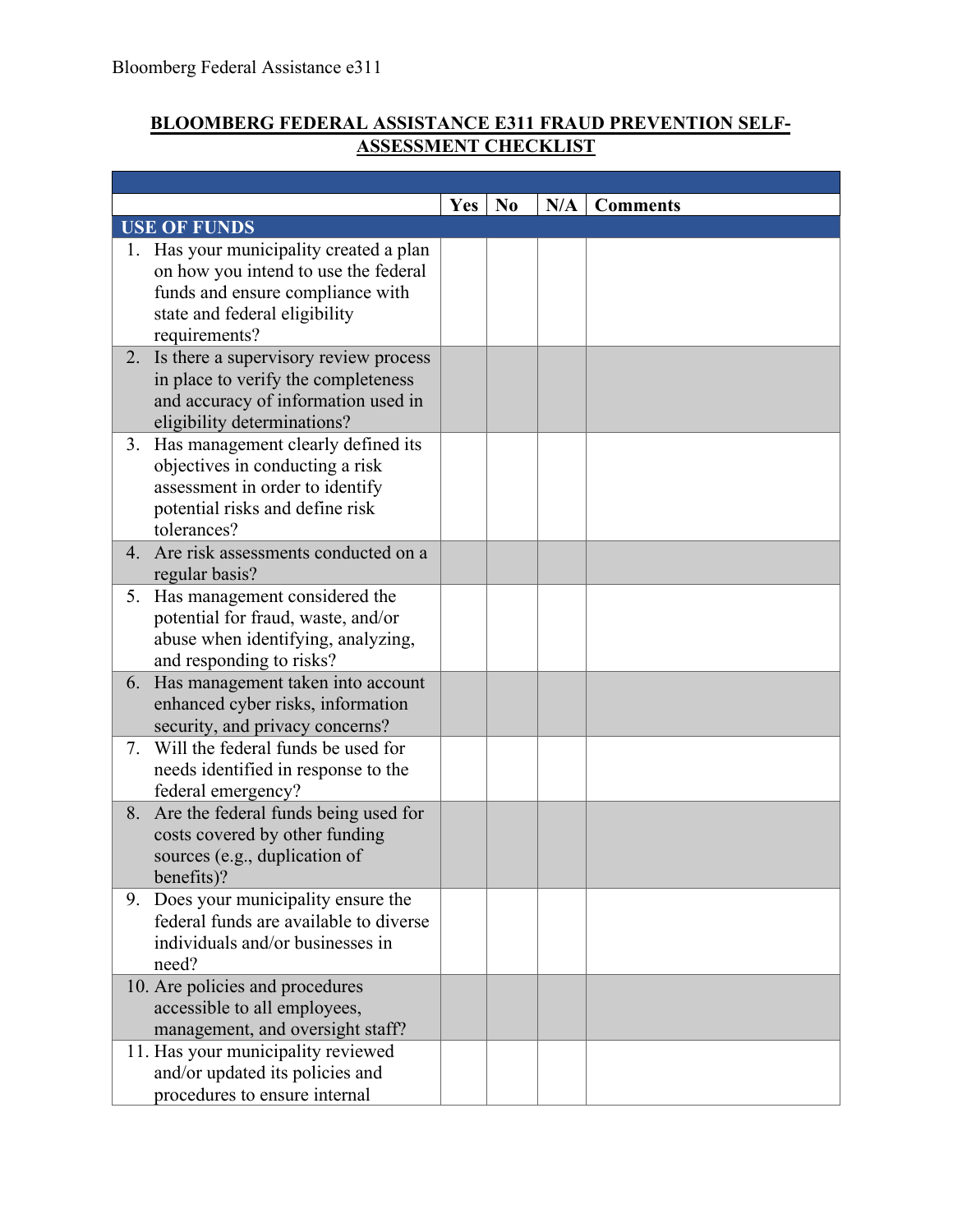|                                                                                                                                                                                                                                                                                                         | <b>Yes</b> | N <sub>0</sub> | N/A | <b>Comments</b> |
|---------------------------------------------------------------------------------------------------------------------------------------------------------------------------------------------------------------------------------------------------------------------------------------------------------|------------|----------------|-----|-----------------|
| controls are in place to satisfy<br>federal funding requirements and the<br>administration of funds?                                                                                                                                                                                                    |            |                |     |                 |
| 12. Are employees, management, and<br>oversight staff trained on policies<br>and procedures on a regular basis?                                                                                                                                                                                         |            |                |     |                 |
| 13. Are COVID-19 federal funds<br>segregated from other federal or<br>state funds for similar purposes? Are<br>these funds held in a separate bank<br>account?                                                                                                                                          |            |                |     |                 |
| 14. Are all new employees oriented to<br>the compliance program and<br>standards/code of conduct within 30<br>days of their date of hire?                                                                                                                                                               |            |                |     |                 |
| 15. Are current/existing policies<br>reviewed at least every two years to<br>reflect changes in laws, regulations,<br>or processes?                                                                                                                                                                     |            |                |     |                 |
| 16. Are policies comprehensive and<br>written in a manner that is<br>understandable to the target<br>audience?                                                                                                                                                                                          |            |                |     |                 |
| <b>SOLICITATION</b>                                                                                                                                                                                                                                                                                     |            |                |     |                 |
| 1. Was an independent cost estimate<br>developed by your municipality staff<br>prior to the release of the bid or<br>proposal?                                                                                                                                                                          |            |                |     |                 |
| 2. Are vendors, suppliers, and<br>contractors instructed that, during<br>the solicitation process,<br>communication with government<br>staff is limited to the procedure<br>described in the bid solicitation and<br>that communication outside those<br>parameters is grounds for<br>disqualification? |            |                |     |                 |
| Are vendors, suppliers, or<br>3.<br>contractors required to disclose all<br>relationships they may have with the<br>municipality staff?                                                                                                                                                                 |            |                |     |                 |
| Are potential conflicts of interest<br>4.<br>communicated to appropriate<br>individuals within the municipality?                                                                                                                                                                                        |            |                |     |                 |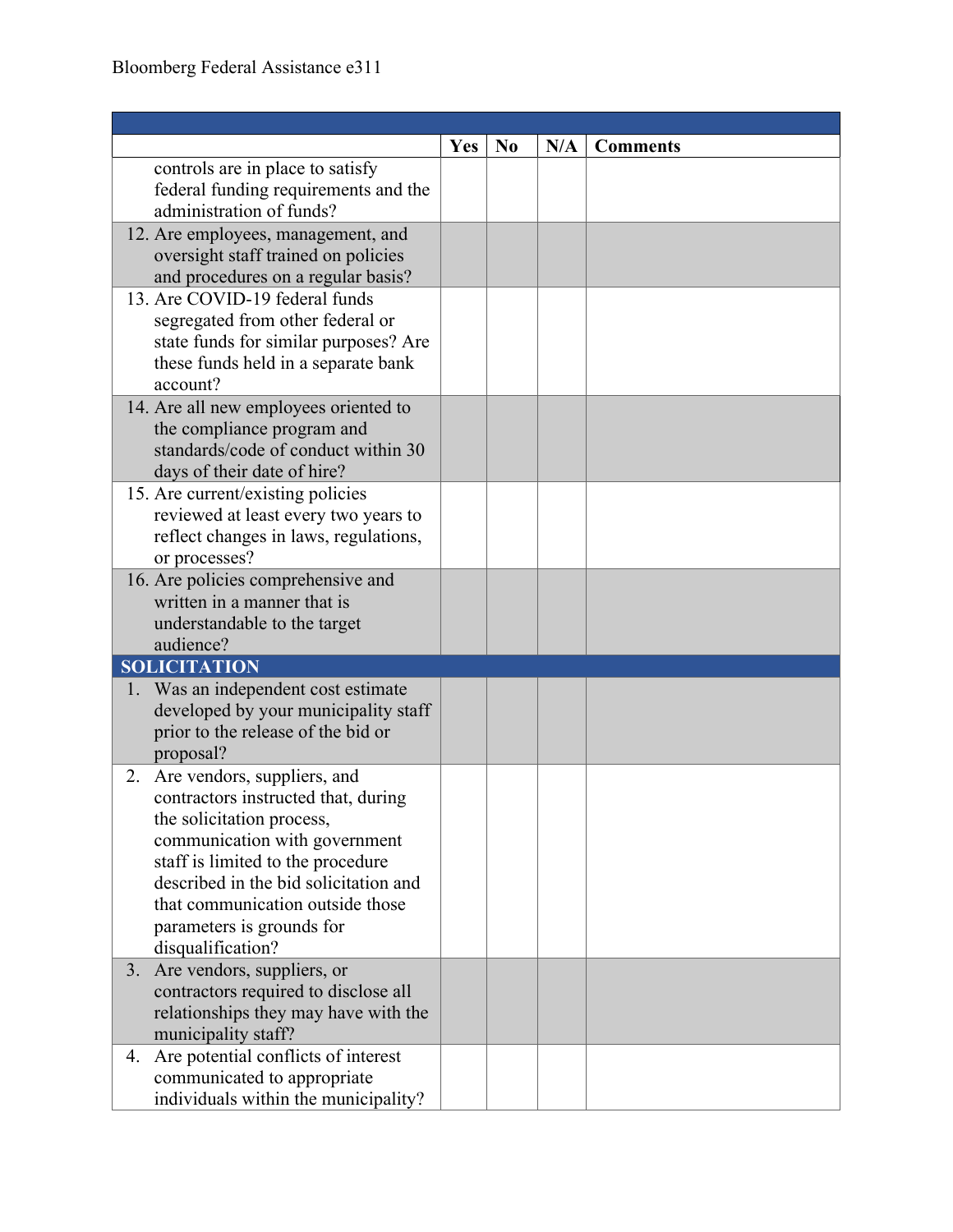|    |                                                                                                                                                                                                                                                                                                                                                                              | Yes | N <sub>0</sub> | N/A         | <b>Comments</b> |
|----|------------------------------------------------------------------------------------------------------------------------------------------------------------------------------------------------------------------------------------------------------------------------------------------------------------------------------------------------------------------------------|-----|----------------|-------------|-----------------|
| 5. | Does your municipality train its staff<br>regarding proper policies and<br>procedures during the solicitation<br>process, including key actions to<br>take or prevent (e.g., making offers<br>of non-federal employment;<br>accepting compensation from a<br>vendor, supplier, or contractor;<br>disclosing and obtaining contractor<br>bid or proposal information; failing |     |                |             |                 |
|    | to disclose personal relationships<br>with bidders; etc.)?                                                                                                                                                                                                                                                                                                                   |     |                |             |                 |
| 6. | Does your municipality ensure bid<br>or proposal information is<br>disseminated equally to all potential<br>bidders?                                                                                                                                                                                                                                                         |     |                |             |                 |
|    | 7. How did your municipality identify<br>the pool of potential bidders for the<br>solicitation?                                                                                                                                                                                                                                                                              |     |                | X           |                 |
| 8. | How did your municipality identify<br>small and diverse businesses to<br>include in the solicitation (e.g.,<br>minority- and women-owned<br>businesses)?                                                                                                                                                                                                                     |     |                | $\mathbf X$ |                 |
| 9. | Are a sufficient number of bidders<br>demonstrating interest in the<br>solicitation? How many bidders or<br>proposers demonstrated interest in<br>the solicitation? How many bidders<br>or proposers responded to the<br>solicitation?                                                                                                                                       |     |                |             |                 |
|    | 10. Did your municipality reach out to<br>bidders or proposers who showed<br>interest but did not respond to the<br>solicitation to understand why?                                                                                                                                                                                                                          |     |                |             |                 |
|    | 11. Was the bid or proposal publicly<br>advertised?                                                                                                                                                                                                                                                                                                                          |     |                |             |                 |
|    | 12. Did your municipality use a<br>prequalification process to identify<br>potential bidders or proposers? What<br>is the prequalification process?                                                                                                                                                                                                                          |     |                |             |                 |
|    | 13. Is the procurement team following<br>the municipality's internal                                                                                                                                                                                                                                                                                                         |     |                |             |                 |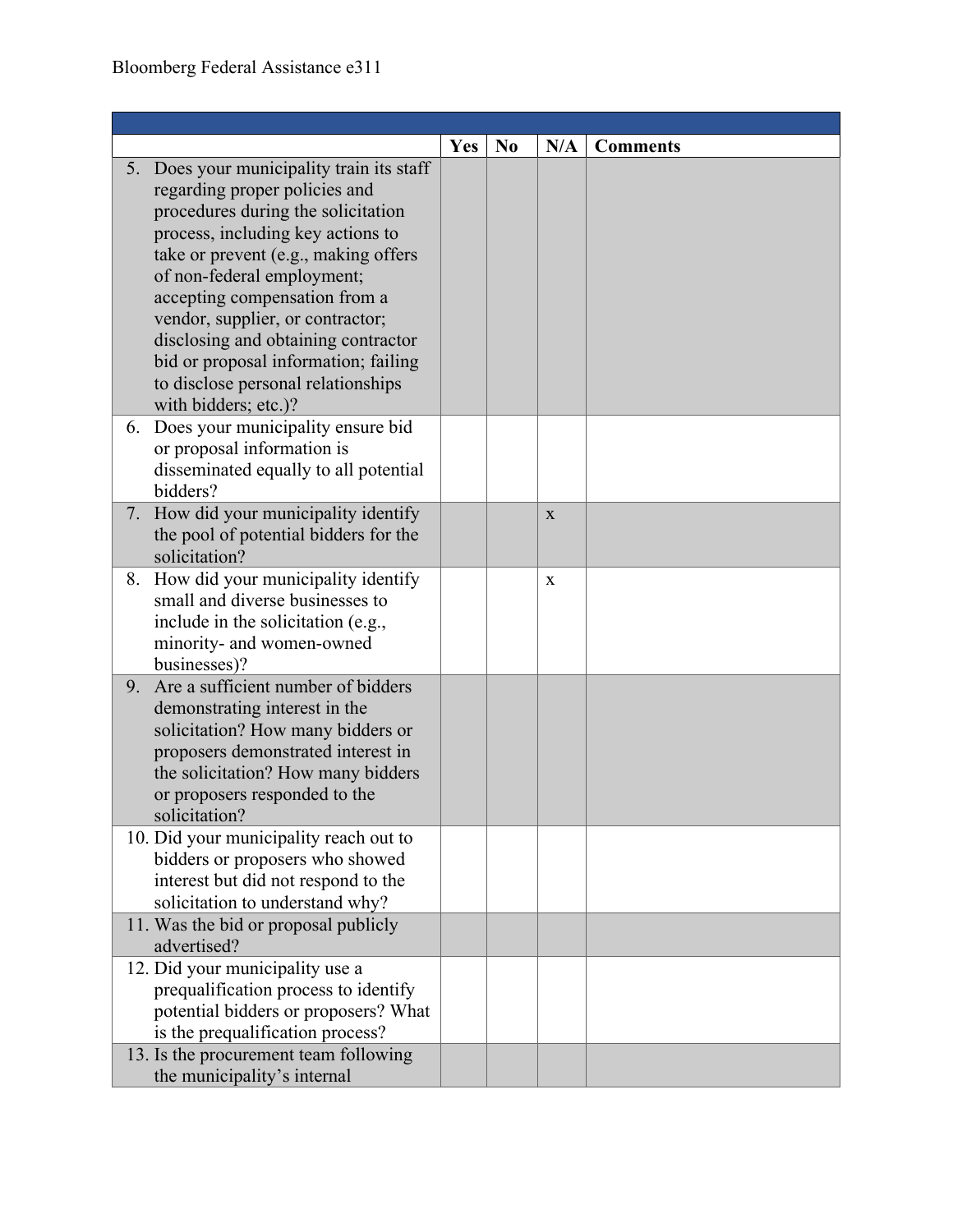|                                                                                                                                            | <b>Yes</b> | No | N/A | <b>Comments</b> |
|--------------------------------------------------------------------------------------------------------------------------------------------|------------|----|-----|-----------------|
| procurement requirements for each<br>bid or proposal?                                                                                      |            |    |     |                 |
| 14. Has the procurement team been                                                                                                          |            |    |     |                 |
| trained on federal grant procurement                                                                                                       |            |    |     |                 |
| requirements?                                                                                                                              |            |    |     |                 |
| 15. Is there an oversight mechanism in                                                                                                     |            |    |     |                 |
| place to ensure a large bid pool and                                                                                                       |            |    |     |                 |
| that no advantage is given to any                                                                                                          |            |    |     |                 |
| particular vendor, supplier, or                                                                                                            |            |    |     |                 |
| contractor?                                                                                                                                |            |    |     |                 |
| 16. Does your municipality include the following key provisions to ensure it has a transparent<br>process for receiving bids or proposals: |            |    |     |                 |
| a) Does your municipality have a clear                                                                                                     |            |    |     |                 |
| process for accepting bids or                                                                                                              |            |    |     |                 |
| proposals (e.g., timeliness, sealed,                                                                                                       |            |    |     |                 |
| mail-in or electronic delivery, point                                                                                                      |            |    |     |                 |
| of contact, etc.)?                                                                                                                         |            |    |     |                 |
| b) Did your municipality establish a                                                                                                       |            |    |     |                 |
| bid/proposal committee? Do the                                                                                                             |            |    |     |                 |
| committee members have the                                                                                                                 |            |    |     |                 |
| qualifications and experience to                                                                                                           |            |    |     |                 |
| review the bids/proposals?                                                                                                                 |            |    |     |                 |
| c) Do you have a documented process                                                                                                        |            |    |     |                 |
| for opening the bids/proposals?                                                                                                            |            |    |     |                 |
| d) Do you have a documented process                                                                                                        |            |    |     |                 |
| for evaluating and scoring bids/<br>proposals?                                                                                             |            |    |     |                 |
| What is the process for requesting<br>e)                                                                                                   |            |    |     |                 |
| and reviewing best and final offers                                                                                                        |            |    |     |                 |
| for bids/proposals?                                                                                                                        |            |    |     |                 |
| Does your municipality document<br>f)                                                                                                      |            |    |     |                 |
| decisions and award                                                                                                                        |            |    |     |                 |
| recommendations?                                                                                                                           |            |    |     |                 |
| 17. Does your municipality periodically                                                                                                    |            |    |     |                 |
| audit the solicitation process to                                                                                                          |            |    |     |                 |
| ensure the procedures are working as                                                                                                       |            |    |     |                 |
| intended?                                                                                                                                  |            |    |     |                 |
| 18. Are non-federal entities (pass-                                                                                                        |            |    |     |                 |
| through entities/sub-recipients)                                                                                                           |            |    |     |                 |
| required to disclose any potential                                                                                                         |            |    |     |                 |
| conflicts of interest and to                                                                                                               |            |    |     |                 |
| communicate them to appropriate                                                                                                            |            |    |     |                 |
| individuals within the federal                                                                                                             |            |    |     |                 |
| awarding agency or organization?                                                                                                           |            |    |     |                 |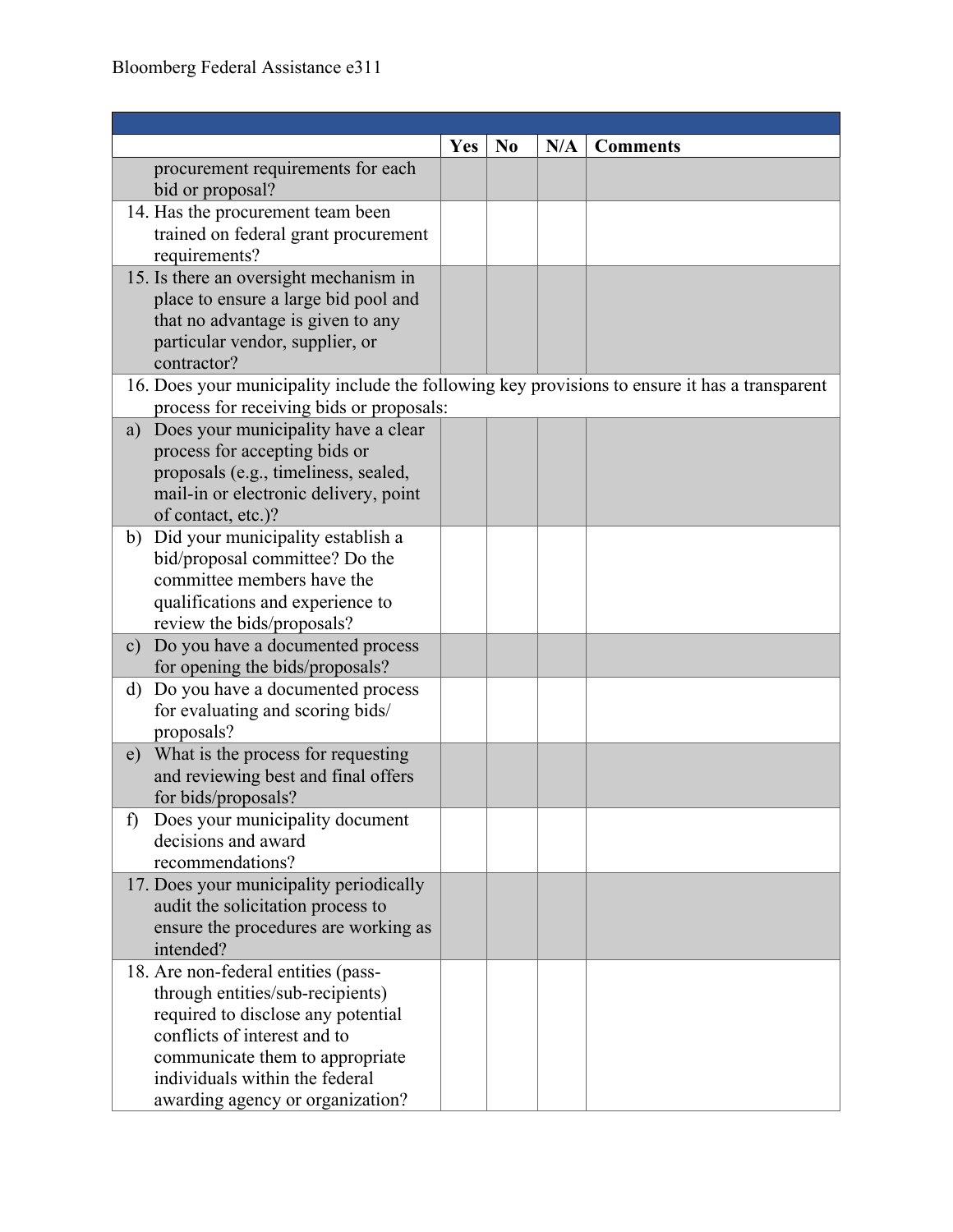|    |                                                                                              | <b>Yes</b> | N <sub>0</sub> | N/A | <b>Comments</b> |
|----|----------------------------------------------------------------------------------------------|------------|----------------|-----|-----------------|
|    | 19. Are sole source contracts prohibited?                                                    |            |                |     |                 |
|    | Under what circumstances are they                                                            |            |                |     |                 |
|    | allowed?                                                                                     |            |                |     |                 |
|    | 20. Does your municipality allow                                                             |            |                |     |                 |
|    | COVID-19 sub-recipients, such as                                                             |            |                |     |                 |
|    | non-profit organizations, to follow                                                          |            |                |     |                 |
|    | state or other procurement                                                                   |            |                |     |                 |
|    | requirements that are inconsistent                                                           |            |                |     |                 |
|    | with competition requirements under                                                          |            |                |     |                 |
|    | the Uniform Cost Principles?                                                                 |            |                |     |                 |
|    | <b>VETTING</b>                                                                               |            |                |     |                 |
|    | 1. Are you following your own                                                                |            |                |     |                 |
|    | jurisdiction's rules for vetting?                                                            |            |                |     |                 |
|    | 2. Are you completing a federal                                                              |            |                |     |                 |
|    | suspension/debarment check at                                                                |            |                |     |                 |
|    | <b>Federal Exclusions?</b>                                                                   |            |                |     |                 |
|    | 3. Are you checking local and state<br>debarment and suspension lists?                       |            |                |     |                 |
|    | 4. Has your staff reviewed prior                                                             |            |                |     |                 |
|    | evaluations of contractors or vendors                                                        |            |                |     |                 |
|    | used by your municipality in the                                                             |            |                |     |                 |
|    | past?                                                                                        |            |                |     |                 |
|    | 5. As part of the vetting process, are you ensuring that vendors, suppliers, and contractors |            |                |     |                 |
|    | self-disclose whether they have:                                                             |            |                |     |                 |
| a) | Been debarred from entering into                                                             |            |                |     |                 |
|    | any government contract?                                                                     |            |                |     |                 |
|    | b) Been found non-responsible on any                                                         |            |                |     |                 |
|    | government contract?                                                                         |            |                |     |                 |
|    | c) Been declared in default and/or                                                           |            |                |     |                 |
|    | terminated for cause?                                                                        |            |                |     |                 |
|    | d) Been suspended from bidding or                                                            |            |                |     |                 |
|    | entering into any government                                                                 |            |                |     |                 |
|    | contract?                                                                                    |            |                |     |                 |
|    | e) Received an overall unsatisfactory                                                        |            |                |     |                 |
|    | performance rating from any                                                                  |            |                |     |                 |
|    | government agency on any contract?                                                           |            |                |     |                 |
| f) | Had any permit, license, concession,                                                         |            |                |     |                 |
|    | franchise, or lease terminated for                                                           |            |                |     |                 |
|    | cause or revoked?                                                                            |            |                |     |                 |
|    | g) Been disqualified for cause as a                                                          |            |                |     |                 |
|    | bidder on any permit, license,                                                               |            |                |     |                 |
|    | concession, franchise, or lease?                                                             |            |                |     |                 |
|    | h) Been investigated by any                                                                  |            |                |     |                 |
|    | governmental agency, including, but                                                          |            |                |     |                 |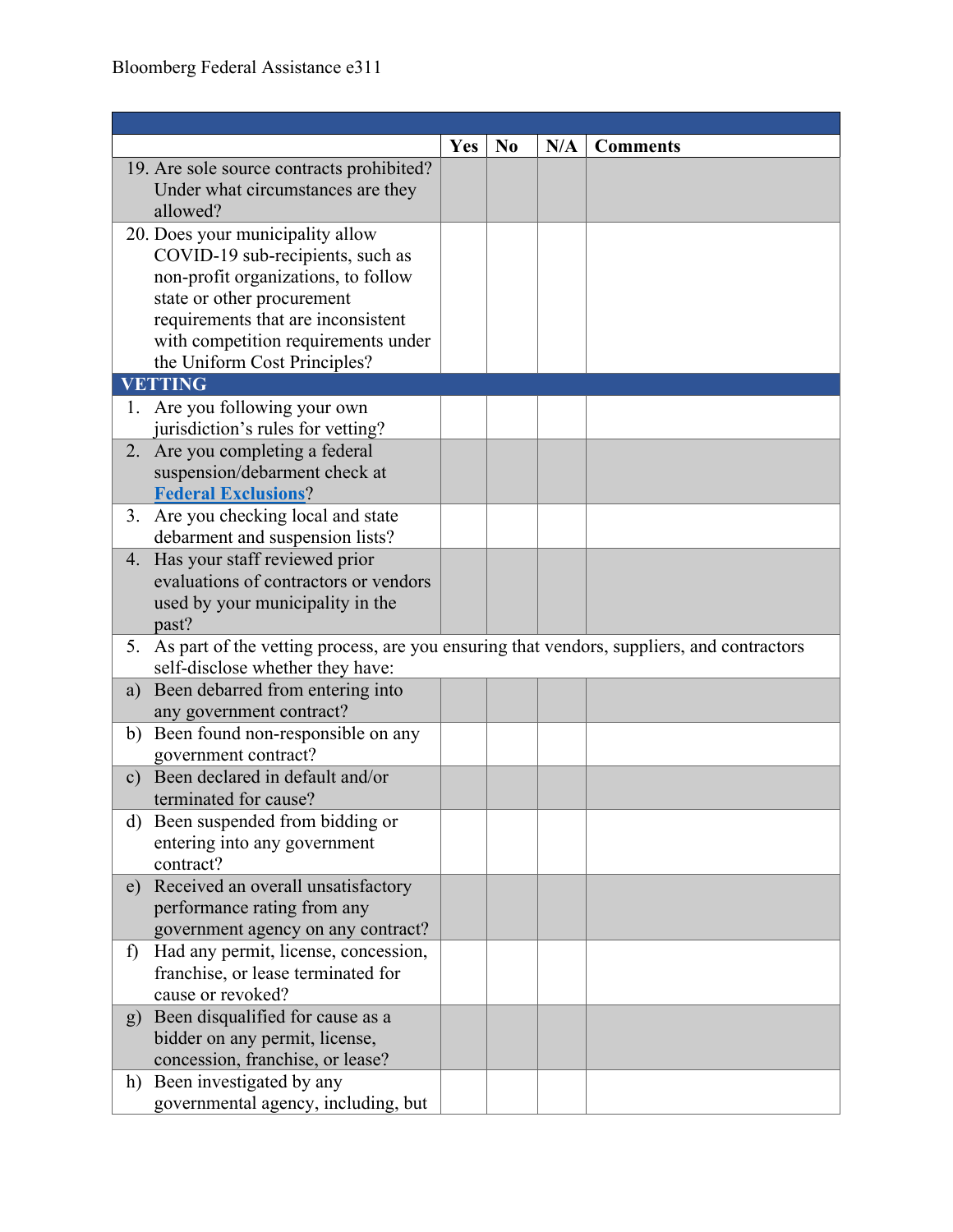|                                                    | <b>Yes</b> | N <sub>0</sub> | N/A | <b>Comments</b> |
|----------------------------------------------------|------------|----------------|-----|-----------------|
| not limited to, federal, state, and                |            |                |     |                 |
| local regulatory agencies in the past              |            |                |     |                 |
| five $(5)$ years (this applies to any of           |            |                |     |                 |
| the submitting vendors; any of the                 |            |                |     |                 |
| submitting vendors' affiliates; or any             |            |                |     |                 |
| individual currently or within that                |            |                |     |                 |
| period serving as a principal owner,               |            |                |     |                 |
| officer, or managerial employee)?                  |            |                |     |                 |
| 6. Is there a process in place to vet              |            |                |     |                 |
| proposed Minority and Women                        |            |                |     |                 |
| owned Businesses Enterprises                       |            |                |     |                 |
| $("MWBE")$ ?                                       |            |                |     |                 |
| 7. Is there a process in place to ensure           |            |                |     |                 |
| that subrecipients are following                   |            |                |     |                 |
| federal vetting requirements?                      |            |                |     |                 |
| 8. Is there a process in place for                 |            |                |     |                 |
| reviewing and resolving red flags                  |            |                |     |                 |
| uncovered during the vetting                       |            |                |     |                 |
| process?                                           |            |                |     |                 |
| 9. Are contractors, suppliers, and                 |            |                |     |                 |
| grantees required to declare under                 |            |                |     |                 |
| the penalty of perjury that all                    |            |                |     |                 |
| information provided as part of the                |            |                |     |                 |
| background process are true and                    |            |                |     |                 |
| accurate?                                          |            |                |     |                 |
| 10. Are all due diligence checks                   |            |                |     |                 |
| documented and placed in the                       |            |                |     |                 |
| contract file to ensure availability for           |            |                |     |                 |
| future audits?                                     |            |                |     |                 |
| 11. Does your municipality periodically            |            |                |     |                 |
| audit the vetting processes to ensure              |            |                |     |                 |
| the procedures are working as                      |            |                |     |                 |
| intended?                                          |            |                |     |                 |
| 12. As part of the vetting process for             |            |                |     |                 |
| self-certifications, what actions are              |            |                |     |                 |
| taken to verify the information?                   |            |                |     |                 |
| 13. As part of the vetting process, does           |            |                |     |                 |
| your municipality share red flags                  |            |                |     |                 |
| across jurisdictional boundaries                   |            |                |     |                 |
| (e.g., state, county, city) to deter and           |            |                |     |                 |
| detect potential fraud?                            |            |                |     |                 |
| FEDERALLY MANDATED AND SUGGESTED CONTRACT LANGUAGE |            |                |     |                 |
| 1. Are all contracts reviewed prior to             |            |                |     |                 |
| execution to ensure required federal               |            |                |     |                 |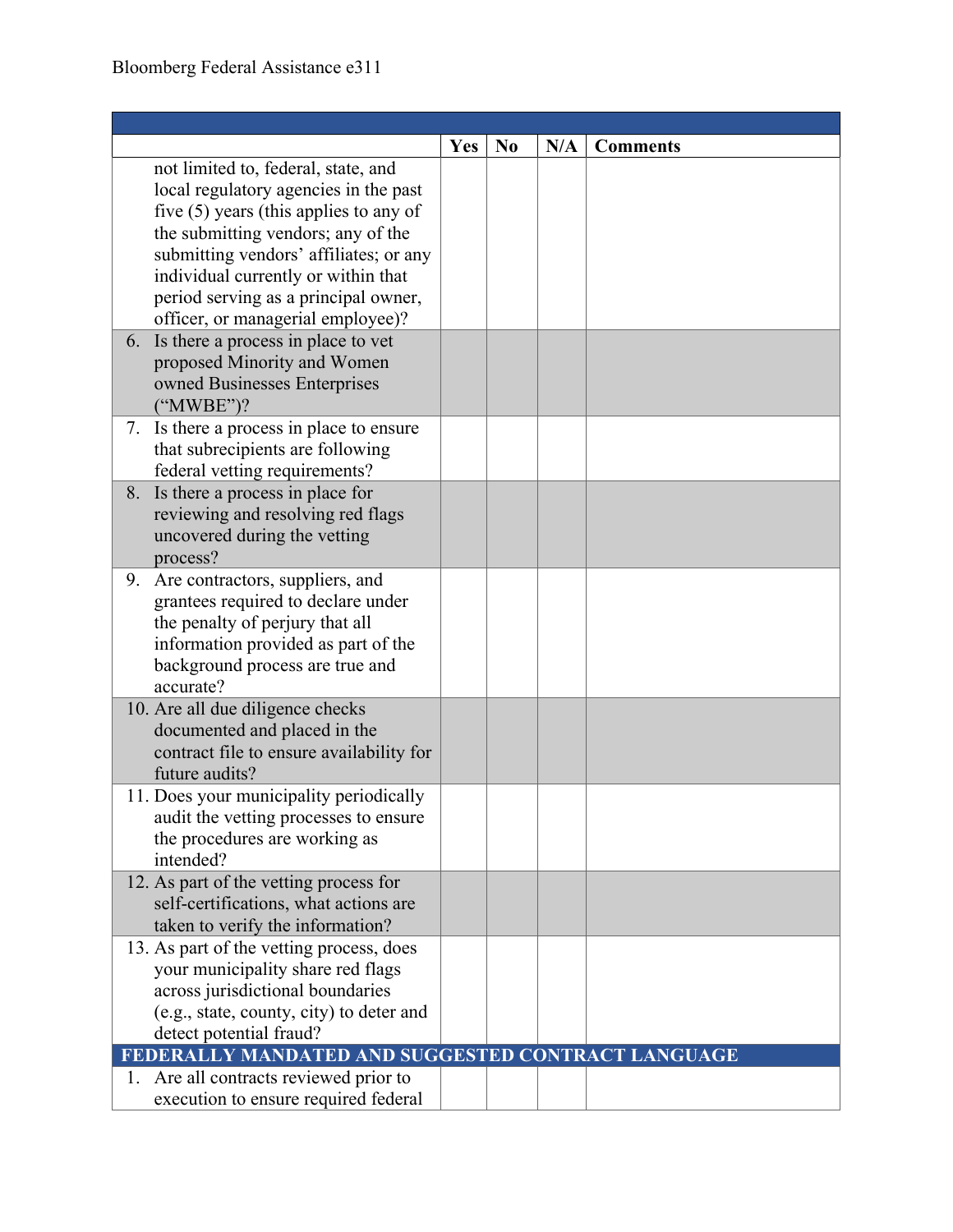|    |                                                                                                                                                                                                                                                      | <b>Yes</b> | N <sub>0</sub> | N/A | <b>Comments</b> |
|----|------------------------------------------------------------------------------------------------------------------------------------------------------------------------------------------------------------------------------------------------------|------------|----------------|-----|-----------------|
|    | contract provisions are included?<br>(i.e., Copeland Anti-Kickback Act,<br>Debarments and Suspension, EEO,<br>Code of Conduct, 2 CFR Required<br><b>Contract Provisions</b> , etc.)                                                                  |            |                |     |                 |
|    | 2. Are subrecipients instructed of their<br>obligation to include required federal<br>provisions in contracts they enter<br>into as part of the grant?                                                                                               |            |                |     |                 |
|    | 3. Do all contracts include a statement<br>that your municipality should be<br>granted access to records and that<br>the vendor, supplier, contractor, and<br>subrecipient must cooperate with<br>any government audit, investigation,<br>or review? |            |                |     |                 |
|    | 4. Does your municipality periodically<br>audit awarded contracts and<br>templates to ensure required<br>provisions are contained in the<br>contracts?                                                                                               |            |                |     |                 |
|    | POST-AWARD OVERSIGHT AND INTERNAL CONTROLS                                                                                                                                                                                                           |            |                |     |                 |
|    | 1. Does your municipality have<br>adequate staffing and resources to<br>administer the federal funds and<br>manage the programs?                                                                                                                     |            |                |     |                 |
|    | 2. Does your municipality have an<br>organizational chart?                                                                                                                                                                                           |            |                |     |                 |
| 3. | Are the responsibilities of<br>employees, management, and<br>oversight staff clearly defined?                                                                                                                                                        |            |                |     |                 |
|    | 4. Is there appropriate supervision,<br>training, and management of<br>employees in remote or hybrid work<br>settings?                                                                                                                               |            |                |     |                 |
|    | 5. At the onset of a project, is the<br>management and oversight team<br>introduced to the program staff and<br>vendors, suppliers, and contractors<br>to set the tone of integrity and<br>expectations?                                             |            |                |     |                 |
|    | 6. Has management established and<br>operated monitoring activities to<br>oversee continued performance and                                                                                                                                          |            |                |     |                 |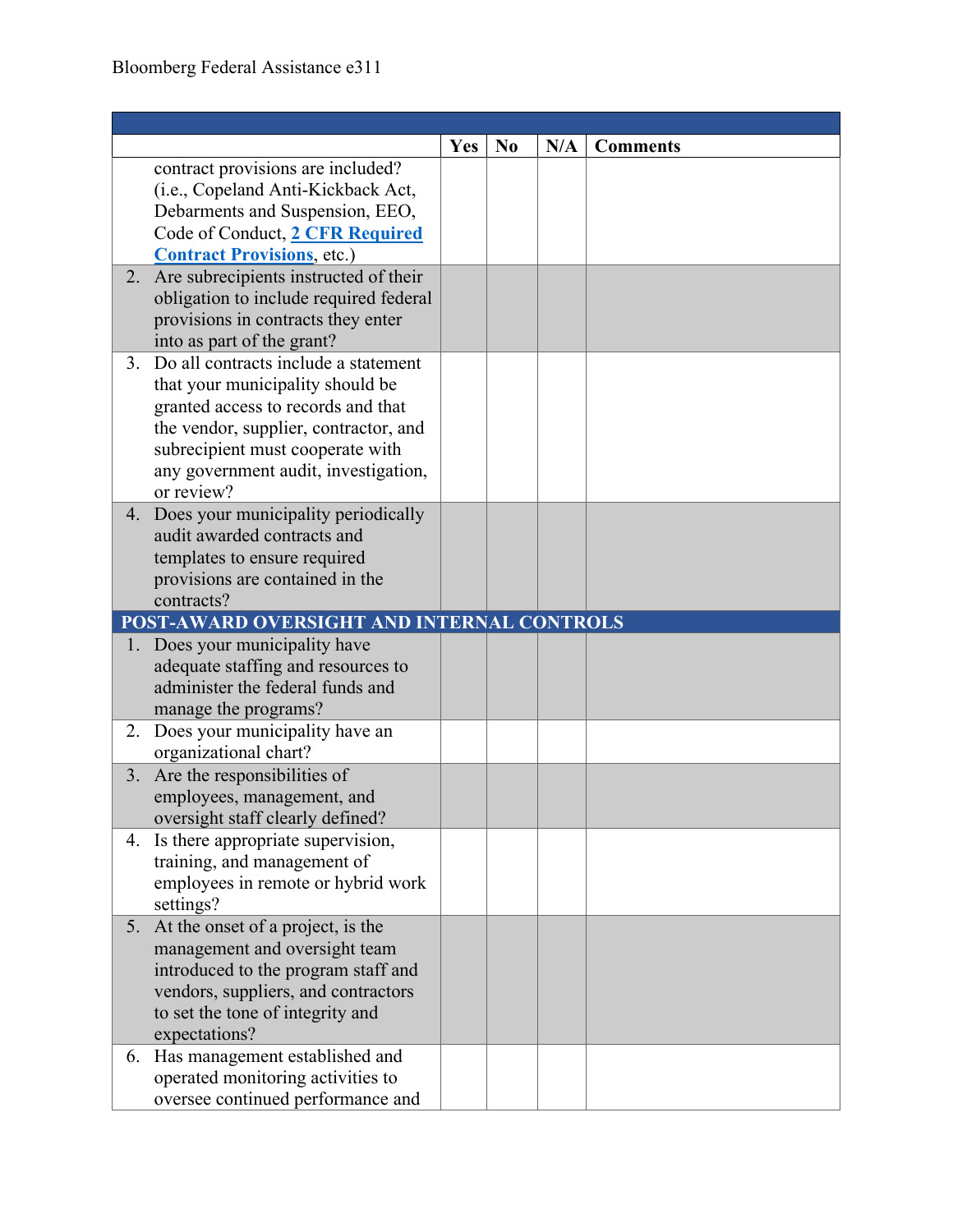|    |                                                                       | <b>Yes</b> | N <sub>0</sub> | N/A | <b>Comments</b> |
|----|-----------------------------------------------------------------------|------------|----------------|-----|-----------------|
|    | compliance of federal funds and                                       |            |                |     |                 |
|    | internal control systems?                                             |            |                |     |                 |
|    | 7. Does your municipality continuously                                |            |                |     |                 |
|    | review reporting requirements                                         |            |                |     |                 |
|    | related to the federal funds?                                         |            |                |     |                 |
| 8. | Are deadlines and procedures                                          |            |                |     |                 |
|    | followed to ensure the                                                |            |                |     |                 |
|    | municipality's compliance with                                        |            |                |     |                 |
|    | reporting requirements related to the<br>federal funds?               |            |                |     |                 |
| 9. | Does your municipality ensure that                                    |            |                |     |                 |
|    | subrecipients adhere to all                                           |            |                |     |                 |
|    | requirements relating to their receipt                                |            |                |     |                 |
|    | of funds? How often does your                                         |            |                |     |                 |
|    | municipality require its subrecipients                                |            |                |     |                 |
|    | to report on their use of funds (e.g.,                                |            |                |     |                 |
|    | monthly, quarterly, etc.)? What                                       |            |                |     |                 |
|    | supporting documentation are                                          |            |                |     |                 |
|    | subrecipients required to provide to                                  |            |                |     |                 |
|    | support use of funds?                                                 |            |                |     |                 |
|    | 10. Does your municipality have a                                     |            |                |     |                 |
|    | central repository for recordkeeping                                  |            |                |     |                 |
|    | to store all documentation related to                                 |            |                |     |                 |
|    | the administration of the federal<br>funds and to be retained for the |            |                |     |                 |
|    |                                                                       |            |                |     |                 |
|    | required period provided by the<br>federal government?                |            |                |     |                 |
|    | 11. Is electronic data backed up                                      |            |                |     |                 |
|    | regularly?                                                            |            |                |     |                 |
|    | 12. Are appropriate records maintained                                |            |                |     |                 |
|    | to document whether an employee's                                     |            |                |     |                 |
|    | salary and/or benefits are eligible to                                |            |                |     |                 |
|    | be reimbursed with federal funds?                                     |            |                |     |                 |
|    | 13. Has your municipality established a                               |            |                |     |                 |
|    | Hotline to allow staff, contractors,                                  |            |                |     |                 |
|    | and the public to anonymously                                         |            |                |     |                 |
|    | report suspected fraud, waste, abuse,                                 |            |                |     |                 |
|    | and mismanagement? How is the                                         |            |                |     |                 |
|    | Hotline advertised (posted flyers,                                    |            |                |     |                 |
|    | website, etc.)?                                                       |            |                |     |                 |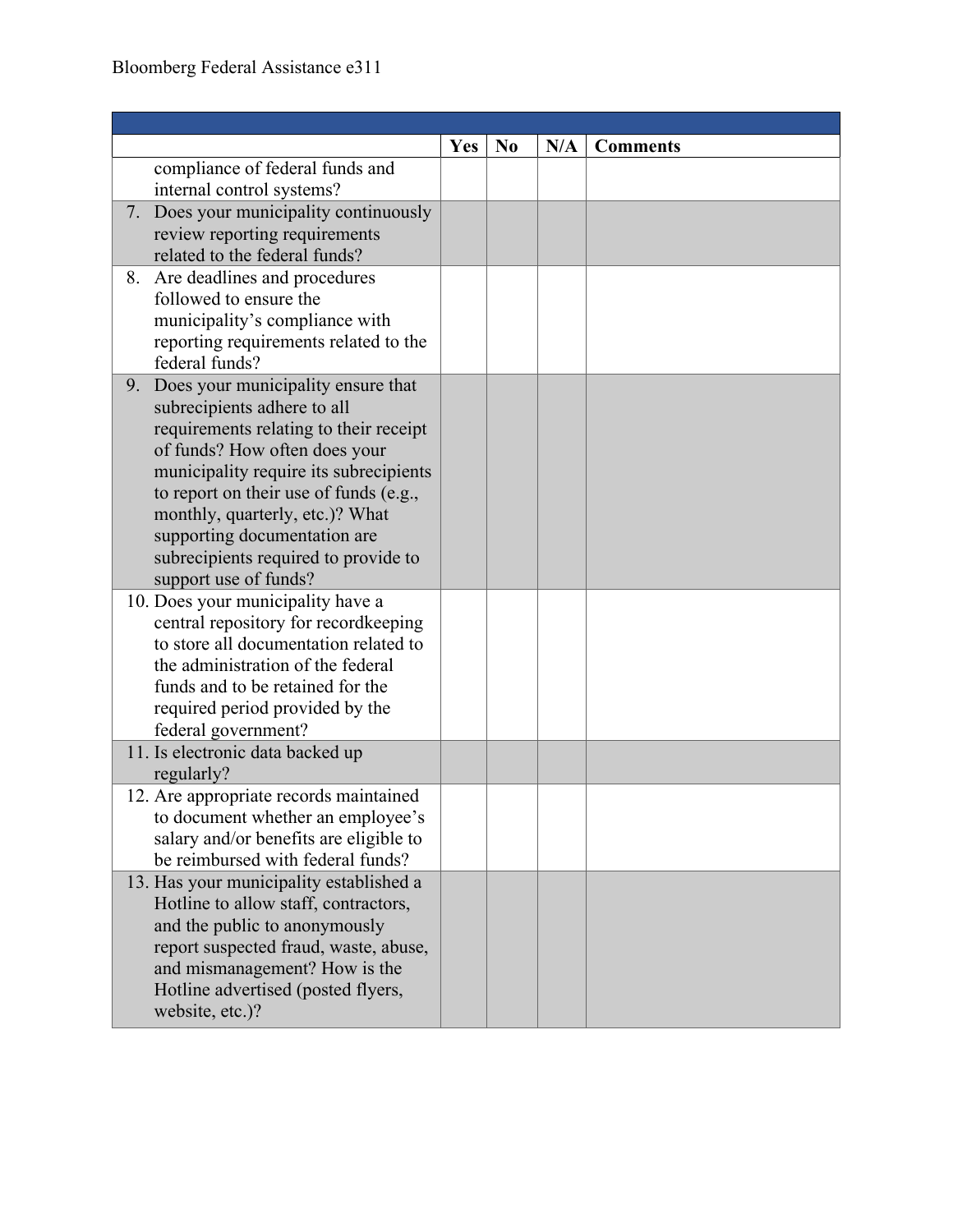|                                                                            | Yes | N <sub>0</sub> | N/A | <b>Comments</b> |
|----------------------------------------------------------------------------|-----|----------------|-----|-----------------|
| 14. Does your municipality have a                                          |     |                |     |                 |
| compliance officer or someone                                              |     |                |     |                 |
| dedicated to investigating allegations                                     |     |                |     |                 |
| of fraud, waste, abuse, and                                                |     |                |     |                 |
| mismanagement? If so, what is that                                         |     |                |     |                 |
| person's title?                                                            |     |                |     |                 |
| 15. How are complaints documented,                                         |     |                |     |                 |
| tracked, and investigated and to                                           |     |                |     |                 |
| whom are allegations of suspected<br>fraud referred?                       |     |                |     |                 |
|                                                                            |     |                |     |                 |
| 16. Does staff communicate concerns of                                     |     |                |     |                 |
| fraud, waste, and abuse to                                                 |     |                |     |                 |
| management and oversight staff and                                         |     |                |     |                 |
| outside agencies on a regular basis?                                       |     |                |     |                 |
| 17. Has your municipality implemented<br>a fiscal management plan to track |     |                |     |                 |
| the use of federal funds and                                               |     |                |     |                 |
| expenditures separately from other                                         |     |                |     |                 |
| local funds?                                                               |     |                |     |                 |
| 18. Are different staff responsible for                                    |     |                |     |                 |
| authorizing a transaction, recording                                       |     |                |     |                 |
| the transaction in the accounting                                          |     |                |     |                 |
| records, and maintaining custody of                                        |     |                |     |                 |
| the assets resulting from the                                              |     |                |     |                 |
| transaction?                                                               |     |                |     |                 |
| 19. If an employee's salary is posted to                                   |     |                |     |                 |
| multiple funds, programs, or                                               |     |                |     |                 |
| functions, is the allocation of that                                       |     |                |     |                 |
| employee's salary supported by                                             |     |                |     |                 |
| timesheets or periodic time studies?                                       |     |                |     |                 |
| 20. Are overtime hours and/or other                                        |     |                |     |                 |
| premium pay tracked and approved                                           |     |                |     |                 |
| by a supervisor?<br>21. Are materials and supplies inspected               |     |                |     |                 |
| and inventoried when received?                                             |     |                |     |                 |
| 22. Does management evaluate                                               |     |                |     |                 |
| employee job performance,                                                  |     |                |     |                 |
| including employees' performance                                           |     |                |     |                 |
| of internal control responsibilities?                                      |     |                |     |                 |
| 23. Does management hold employees                                         |     |                |     |                 |
| accountable for any deficiencies in                                        |     |                |     |                 |
| performing their internal control                                          |     |                |     |                 |
| responsibilities?                                                          |     |                |     |                 |